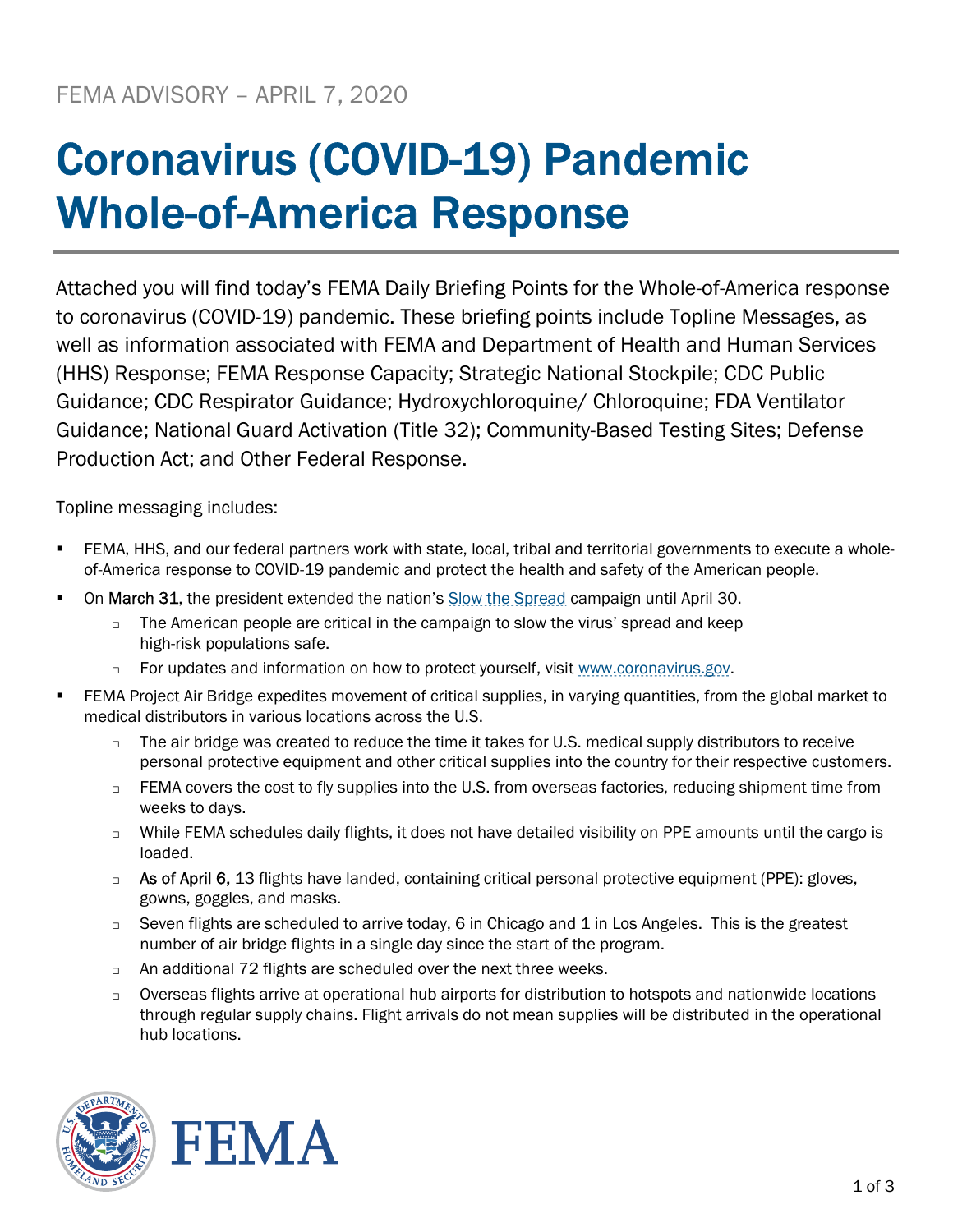- $\Box$  Per agreements with distributors, 50 percent of supplies on each plane are for customers within the hotspot areas with most critical needs. The remaining 50 percent is fed into distributors' normal supply chain to their customers in other areas nationwide.
- HHS and FEMA determine hotspot areas based on CDC data.
- HHS is releasing \$160 million dollars in additional CDC funding to dozens of regional hotspots for effective response to the worsening situation in their jurisdictions.
- The Strategic National Stockpile has begun shipping doses of hydroxychloroquine to New York and Los Angeles County based on their requests.
- Considering both scarcity of ventilators in the Strategic National Stockpile (SNS) and current capacity of the private sector to meet demand, the federal government has adopted a process to manage federal ventilator resources to ensure the right amount of ventilators are shipped to the to the right states to manage the immediate crisis.
	- □ The federal government has 8,644 total ventilators available: 8,044 in the Strategic National Stockpile; 600 from the Department of Defense.
- **As of April 6, FEMA and HHS have provided or are currently shipping, 8,920 ventilators from the Strategic** National Stockpile (SNS) and the Defense Department to: Alaska (60), California (170), Connecticut (50), Florida (200), Georgia (150), Guam (30), Illinois (600), Louisiana (350), Maryland (120), Massachusetts (100), Michigan (700), New Jersey (1,350), New York (4,400), Oregon (140), and Washington (500).
	- Governor Brown of Oregon sent the state's 140 ventilators directly to New York: and.
	- □ Governor Inslee of Washington is returning 400 of the state's 500 ventilators to the SNS to be deployed to areas of greatest need.
	- Governor Newsom of California is sending 500 state-owned ventilators to medical hotspots across the country through Emergency Management Assistance Compacts (EMAC).
	- Additional allocations in process include a 250-bed Federal Medical Station and a Public Health strike team for Michigan; and a 250-bed Federal Medical Station for the Metro D.C. area.
- Forty states, four territories and 24 tribes have issued stay-at-home orders.

## Contact Us

If you have any questions, please contact FEMA Office of External Affairs, Congressional and Intergovernmental Affairs Division:

- Congressional Affairs at (202) 646-4500 or at FEMA-Congressional-Affairs@fema.dhs.gov
- Intergovernmental Affairs at (202) 646-3444 or at FEMA-IGA@fema.dhs.gov
- Tribal Affairs at (202) 646-3444 or at FEMA-Tribal@fema.dhs.gov
- **Private Sector Engagement at (202) 646-3444, at nbeoc@max.gov.**

## Follow Us

Follow FEMA on social media at: FEMA online, on Twitter @FEMA or @FEMAEspanol, on FEMA Facebook page or FEMA Espanol page and at FEMA YouTube channel.